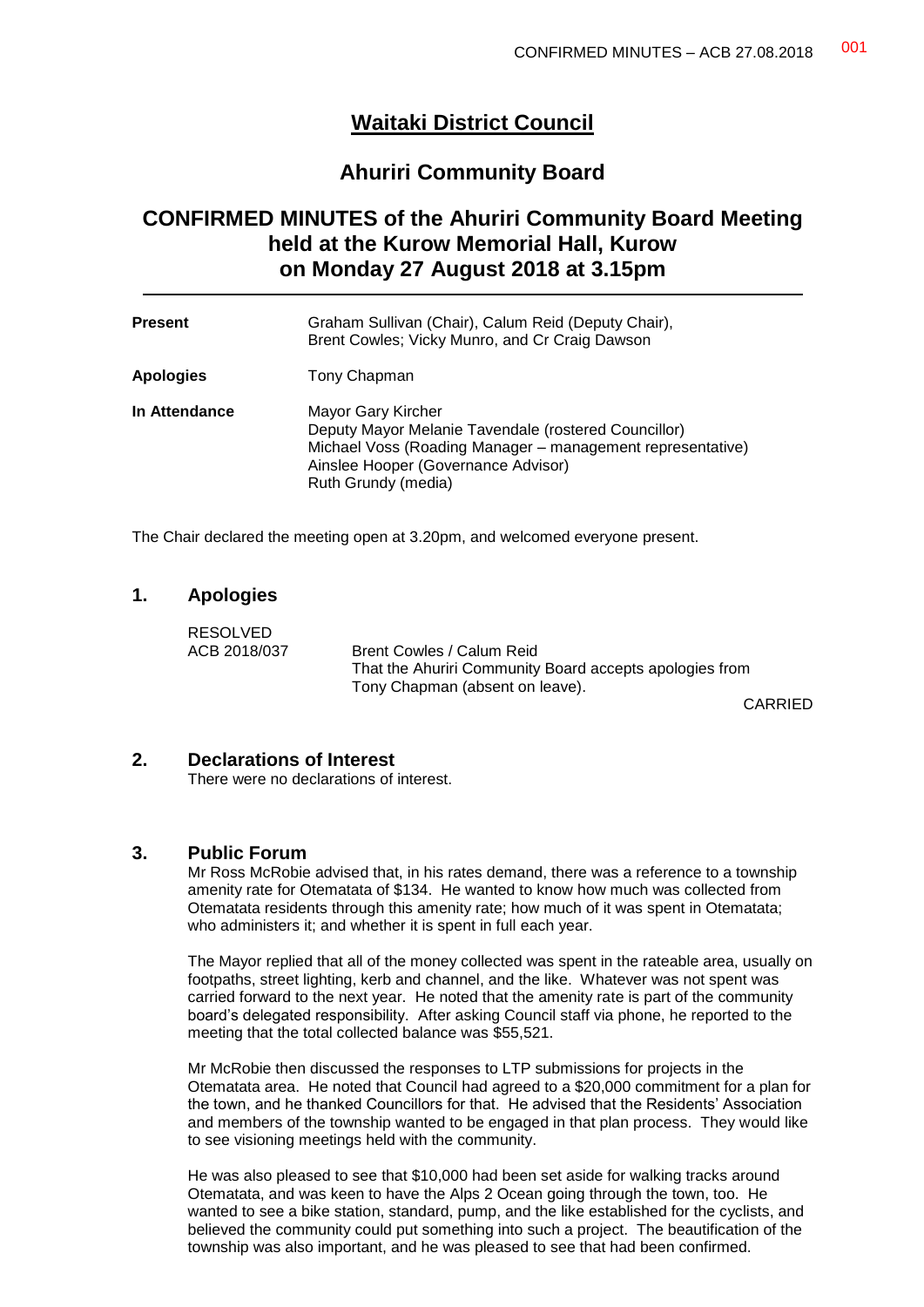He also urged the Board to follow up with NZTA regarding the speed limit in the town.

With regard to the \$10k for walking tracks, the Mayor advised that Council would be led by what the community board wanted. Some Ward funds were already available, and so there was an opportunity to make something happen.

### **4. Confirmation of Previous Meeting Minutes**

| <b>RESOLVED</b> |                                                                  |
|-----------------|------------------------------------------------------------------|
| ACB 2018/038    | Cr Craig Dawson / Calum Reid                                     |
|                 | That the Ahuriri Community Board confirms the minutes of the     |
|                 | 28 May 2018 Meeting, as circulated, as a true and correct record |
|                 | of that meeting.                                                 |
|                 | CADDITI                                                          |

CARRIED

ACTION POINT rollover – Kurow Island Boat Ramp. To remain flagged for future discussion.

### **5. Community Bike Stands**

The report, as circulated, sought the Board's approval of an asphalt surface for a bike stand area opposite to the Otematata Lakes Centre, to ensure cyclist safety when stopping at that facility.

The Chair advised that Neil Smith had put forward an alternative quote in his email of 20 August.

ACTION: Board Chair to forward the emailed quote to the Secretary for distribution to all Board members

Deputy Mayor Melanie Tavendale suggested that bike stands were an opportunity, and the Board could look at something bigger than the current design. The Public Forum speaker (Rob McRobie) had suggested other features, and it was worth thinking more about it and getting some local artists, perhaps, to visualise what could be done.

The Mayor suggested picnic tables and a drinking fountain could be added, because it was all about hospitality.

One Board member suggested that the bike stand be built first, for safety reasons, and other features could be added later on. Another member did not agree, noting that – without an outcome in mind from the outset – there may be a need to backtrack and do things over again.

The Mayor suggested the Board could make a decision to allocate funding to the project which would enable some things to be lined up (eg getting it designed, approaching a builder to source perhaps wood from the old bridge, etc).

Calum Reid suggested the Otematata Residents' Association be given the job of driving the project. With that in mind, the Mayor suggested the Board allocate the Association \$5k to get things started, and then the Association could approach one of the bike companies or other funders (eg Meridian, Aoraki) for more sponsorship. If the project design was "really cool", then the Council may also consider contributing to it. Cr Dawson believed the Board should encourage the Association to make it the best it could be.

It was noted that the design would need to come back to the Board for approval before the project could proceed.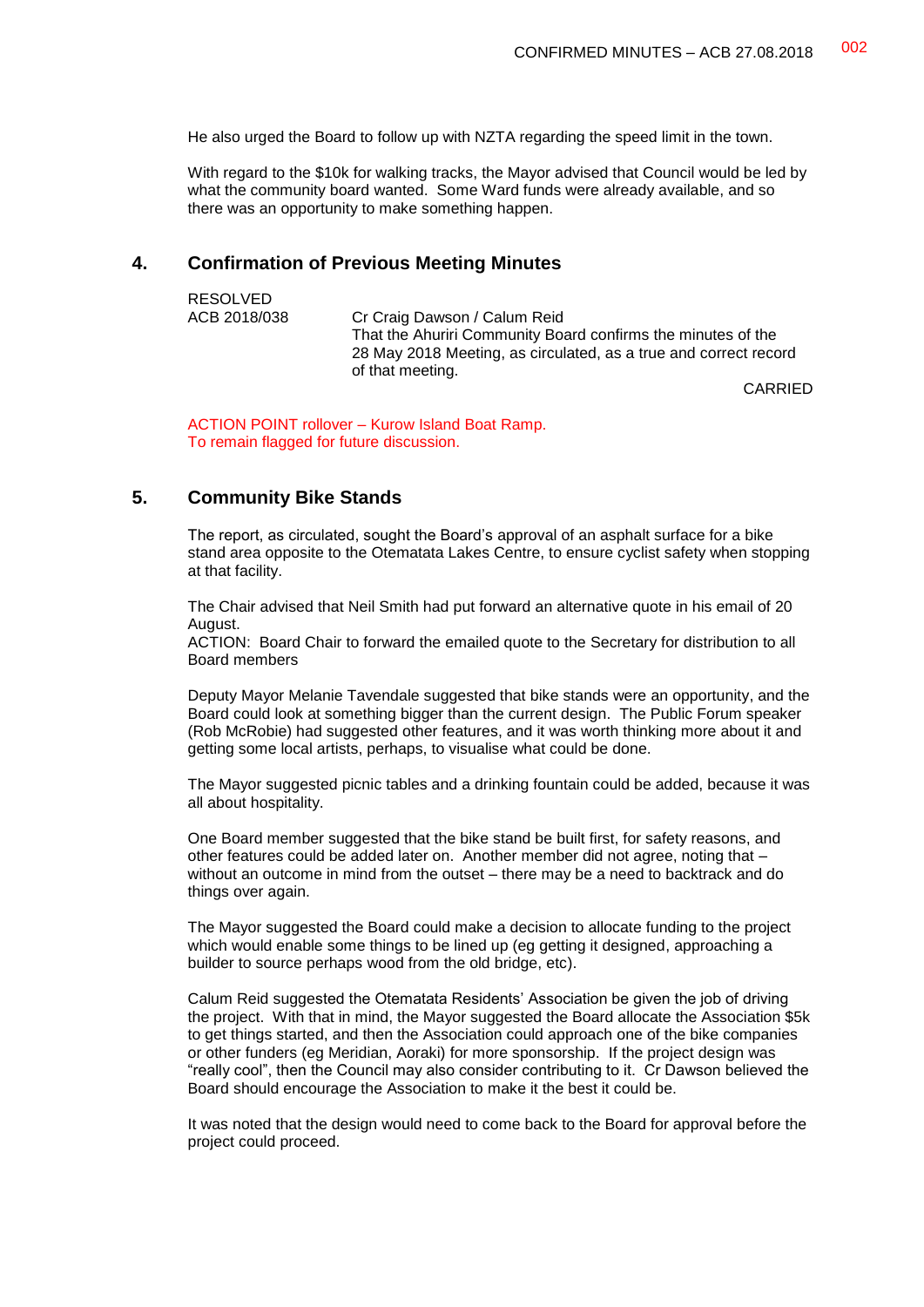RESOLVED<br>ACB 2018/039

Calum Reid / Vicky Munro

That the Ahuriri Community Board:

- 1. approves a payment of \$5,000 toward the cost of the bike stand area opposite the Otematata Lakes Centre;
- 2. that the payment be made to the Otematata Residents' Association to drive the project;
- 3. that the Association come back with a design for the bike stand area for the Board's approval; and
- 4. that the payment be made from the Community Board Ward fund.

CARRIED

### **6. Temporary Alcohol Ban**

The report, as circulated, sought the Board's recommendation that Council approve the extended Temporary Alcohol Bans in Otematata and Omarama for the extended period from Labour Weekend 2018 through to Queen's Birthday weekend 2019 inclusive.

RESOLVED<br>ACB 2018/040

Cr Craig Dawson / Brent Cowles The Ahuriri Community Board recommends: That Council approves the extended Temporary Liquor Bans in Otematata and Omarama for the extended period from Labour weekend (9.00pm, Friday 19 October 2018) through to Queen's Birthday weekend (until 6.00am on Monday 3 June 2019) inclusive.

CARRIED

### **7. Discussion Items**

#### **(a) Letter from Otematata Golf Club (29 June 2018)**

The 29 June 2018 letter from the Otematata Golf Club, as circulated, requested a grant to recover the Club's share of the cost of the pole replacement works associated with the need to upgrade the transformer for the future longevity of the power supply to the Golf Club, being \$5,365.73 including GST.

It was suggested that the philosophy behind this request was that it provided a strong benefit to the community; the Golf Club is providing a good service to Council and to Otematata residents in maintaining the reserve.

It was also suggested that the Council's Community Grants Awards process may be more appropriate for this type of request, because there was accountability involved with that process. The current request, on its own, did not contain a due diligence aspect, which was a concern. It was suggested that a report from the Water Department of Council discussing the matter of due diligence in particular should be sourced first, before the Board made its final decision on the Golf Club's request.

RESOLVED

ACB 2018/041 Cr Craig Dawson / Calum Reid That Council officers be asked to bring back a report to the next meeting taking into consideration issues discussed today, before the Board can make a final decision on this.

CARRIED

**(b) Letter from Waitaki District Council (24 July 2018) in response to the Board's submission on the 2018-28 Long Term Plan** The 24 July 2018 letter from the Waitaki District Council (WDC), as circulated, provided feedback on the submission by the Ahuriri Community Board on its 2018-28 Long Term Plan.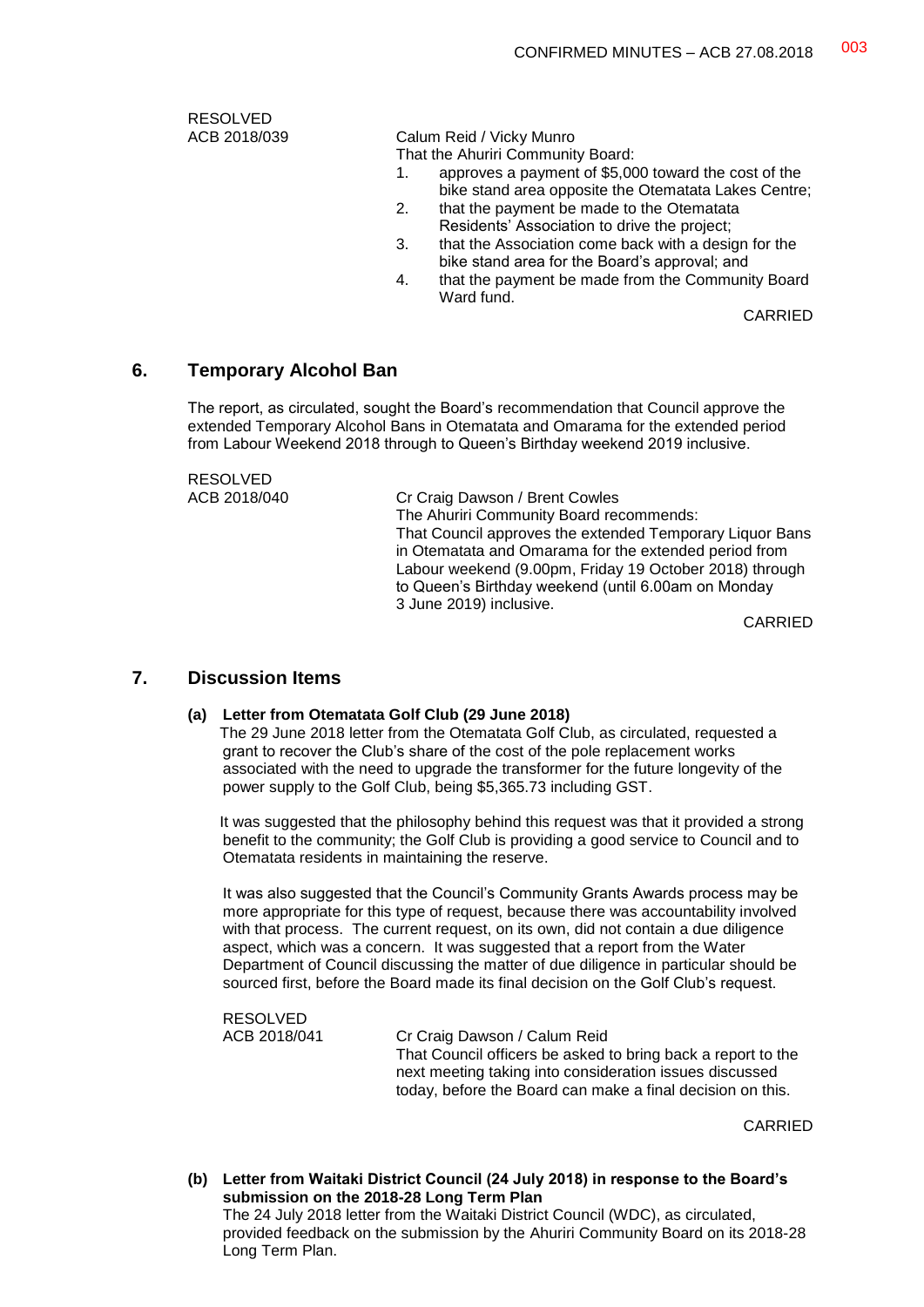The following points were clarified / highlighted during discussion on the report:

- It was suggested that the community could be asked for some ideas for projects.
- Footpaths had been raised as a problem in several LTP submissions.
- A correction to the letter had been confirmed with Mayor Gary Kircher, namely that, in paragraph three, the first sentence should read: "Council is committed to developing a Community Plan in conjunction with the Ahuriri Community Board by December 2018."

RESOLVED<br>ACB 2018/042

Graham Sullivan / Cr Craig Dawson That the Ahuriri Community Board receives and notes the response to its submission on the Waitaki District Council 2018-28 Long Term Plan.

CARRIED

**(c) Attachment to letter from Waitaki District Council (24 July 2018) in response to the Board's submission on the 2018-28 Long Term Plan, providing an overview of the final decisions made on the Waste Management and Minimisation Plan 2018-24**

The following points were clarified / highlighted during discussion on the report:

- The decisions in the overview were now established in the WMMP.
- One Board member noted that the green waste at Otematata was almost at the gate, preventing access to the recycling area. The contractor was proposing to buy a mulcher to address the matter.
- It was suggested that it would need to be sorted before Labour Weekend, and that Whitestone Contracting had the right gear if the contractor did not.

ACTION: Roading Manager Michael Voss to follow up

RESOLVED

RESOLVED

ACB 2018/043 Calum Reid / Brent Cowles That the Ahuriri Community Board receives and notes the overview of the Council's response to submissions on the Waste Management and Minimisation Plan 2018-24.

CARRIED

#### **(d) Copy of letter from Waitaki District Council (24 July 2018) in response to the Residents' Association of Omarama's submission on the 2018-28 Long Term Plan**

The 24 July 2018 letter from the Waitaki District Council (WDC), as circulated, provided feedback on the submission by the Residents' Association of Omarama on its 2018-28 Long Term Plan.

The letter stated that Council did not have the ability to modify speed and access through private property (fuel stations), but suggested that this could be progressed through the Ahuriri Community Board and the companies concerned.

Roading Manager Michael Voss said officers were working on access to the subdivision.

| Vicky Munro / Brent Cowles                              |
|---------------------------------------------------------|
| That the Ahuriri Community Board receives and notes the |
| response to Residents' Association of Omarama's         |
| submission on the Waitaki District Council 2018-28      |
| Long Term Plan.                                         |
|                                                         |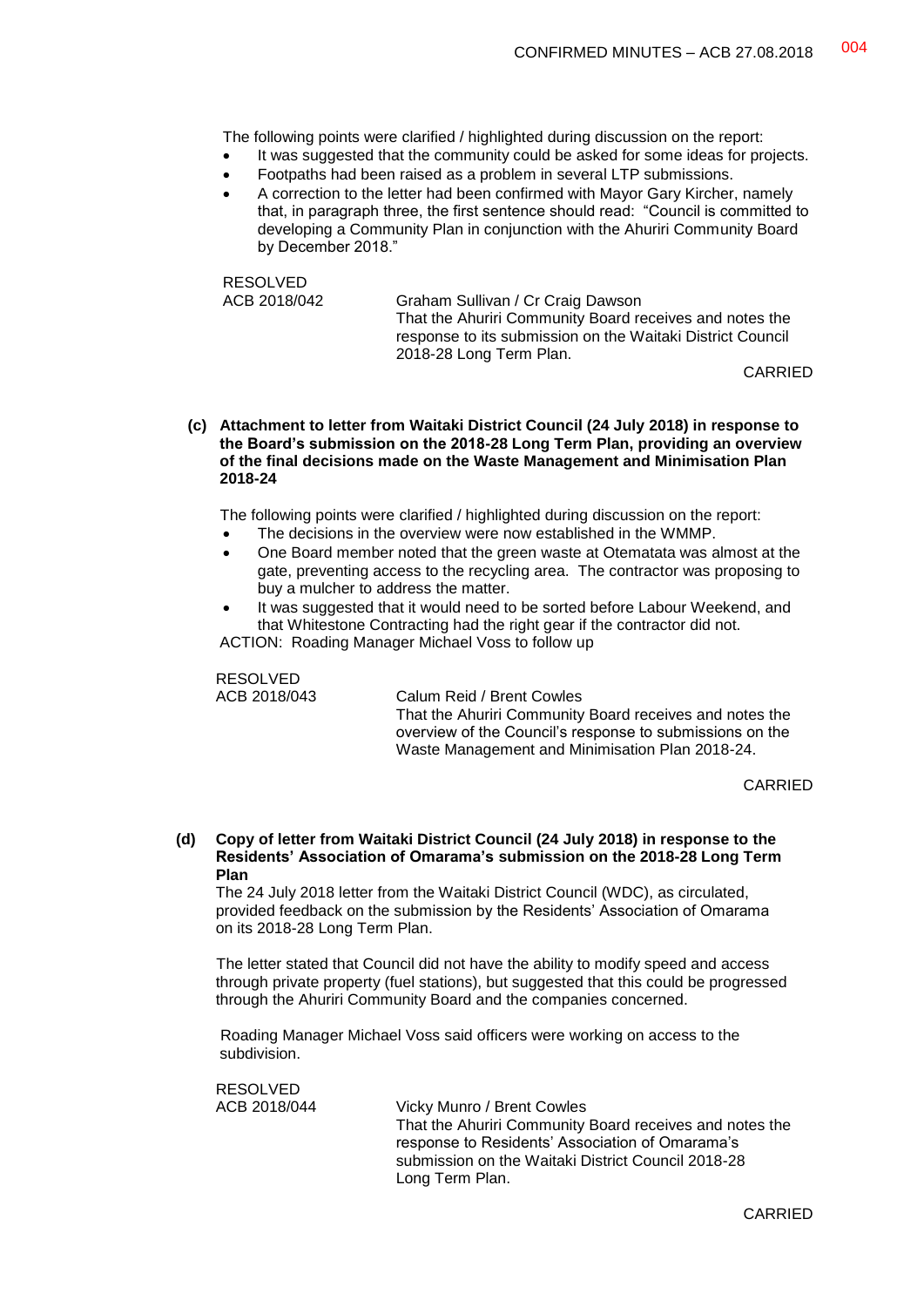**(e) Copy of letter from Waitaki District Council (20 July 2018) in response to the Omarama Primary School Board of Trustees' submission on the 2018-28 Long Term Plan**

The 20 July 2018 letter from the Waitaki District Council (WDC), as circulated, provided feedback on the submission by the Omarama Primary School Board of Trustees on its 2018-28 Long Term Plan.

RESOLVED<br>ACB 2018/045 Cr Craig Dawson / Vicky Munro That the Ahuriri Community Board receives and notes the response to the Omarama Primary School Board of Trustees' submission on the Waitaki District Council 2018-28 Long Term Plan.

CARRIED

### **8. Ahuriri Community Board Financial Update – Quarter 4 2018**

The report, as circulated, presented information about the separate rate accounts and the funds available for distribution to community projects within the Ahuriri ward.

An amended appendix (b) was tabled at the meeting. It showed that, rather than the Kurow Museum receiving a \$5,000 payment from the Discretionary Fund as shown in the circulated report with the agenda, that had been corrected to show that it was a Community Grant, like the other one to the Museum of the same amount.

RESOLVED ACB 2018/046 Calum Reid / Brent Cowles That the Ahuriri Community Board: 1. receives and notes the revised schedule (as tabled at the meeting) detailing balances of separate rate accounts within the Ahuriri ward; and 2. receives and notes the report detailing movements and the balance of funds available for distribution to community projects within the Board's ward. CARRIED

### **9. Recreation Update**

The memorandum, as circulated, updated the Ahuriri Community Board on routine work, maintenance issues and progress on minor projects from 15 May to 7 August 2018.

A request was made for a small contract to be negotiated with a local person who owned a digger to clear out drains from Sutherland Road to the bottom of Blackpepper Road. ACTION: Roading Manager Michael Voss to investigate

There was discussion about the Dunkirk trees, which were supposed to have been moved in July and yet no work had commenced. They were becoming a safety concern because of their lean, and the fact that they stopped ice from thawing on the road. It was also noted that a replanting plan had not yet been sighted.

With regard to wilding pines above the Benmore Dam, it was suggested that there would be merit in writing to Meridian and LINZ about their plans for replanting.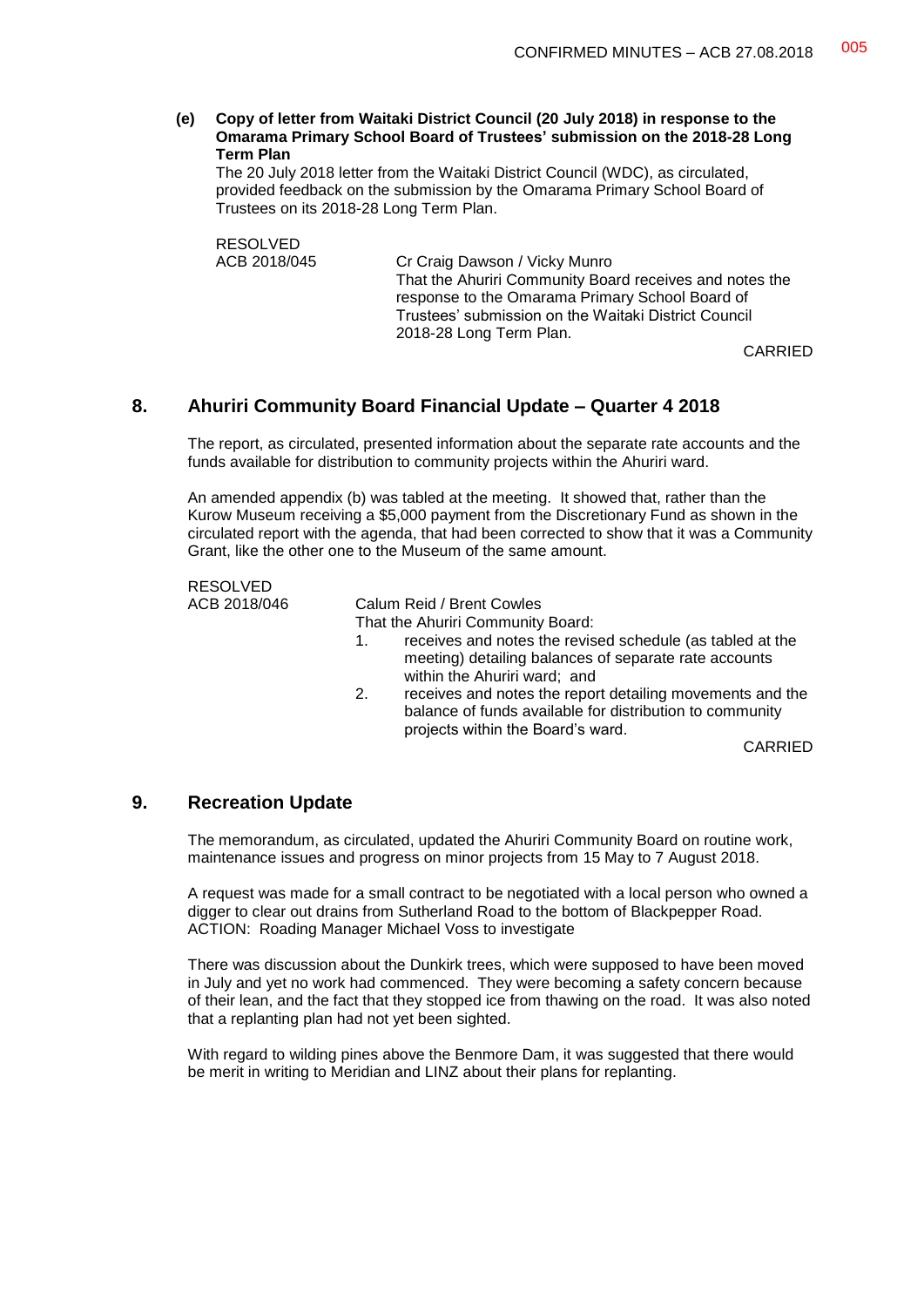| <b>RESOLVED</b><br>ACB 2018/047 | Graham Sullivan / Calum Reid<br>That the Ahuriri Community Board writes a letter to Meridian and<br>LINZ asking that they provide a copy of their latest work plan for<br>the Benmore Dam area, and advise the ramifications of their work<br>on the wilding pines.<br>CARRIED |
|---------------------------------|--------------------------------------------------------------------------------------------------------------------------------------------------------------------------------------------------------------------------------------------------------------------------------|
| be held on 11 October 2018.     | ACTION: Brent Cowles to draft letter and forward to Board Secretary for despatch once<br>approved by the Board. It was noted that the next meeting of the Shoreline Committee will                                                                                             |
| <b>RESOLVED</b><br>ACB 2018/048 | Brent Cowles / Calum Reid<br>That the Ahuriri Community Board receives and notes the                                                                                                                                                                                           |

CARRIED

### **10. Assets Update**

The memorandum, as circulated, updated the Board on issues, operations and projects managed by the Assets Group, occurring within the Ahuriri Ward since the last Board meeting on 28 May 2018.

information.

Mr Voss advised that the filming company was going well in the Ahuriri Valley. There was brief discussion about the Lockheed Road carpark. The grading in the area had been completed for now, with more work planned before Christmas.

RESOLVED<br>ACB 2018/048 Calum Reid / Vicky Munro That the Ahuriri Community Board receives and notes the information.

CARRIED

### **11. Building Consents Issued in Ahuriri Ward for the months of May, June and July 2018**

The report, as circulated, provided the Ahuriri Community Board with a list of building consents issued in Ahuriri Ward for the months of May, June and July 2018.

It was noted that the list comprised three months.

RESOLVED ACB 2018/049 Cr Craig Dawson / Brent Cowles That the Ahuriri Community Board receives the information.

CARRIED

### **12. Elected Members' and Executive Management's Information Report**

The report, as circulated, presented collated updates from Elected Members of the Ahuriri Community Board and of Council, and from Executive Management, in order to share information about matters and events that have occurred since the previous Board meeting. Part I included reports from the Chair, Board Members, and Ward Councillor. Part II included the Mayor's and Chief Executive's Reports to the 31 July 2018 Council Meeting, and the Health and Safety Update to the Finance, Audit and Risk Committee Meeting on 10 July 2018.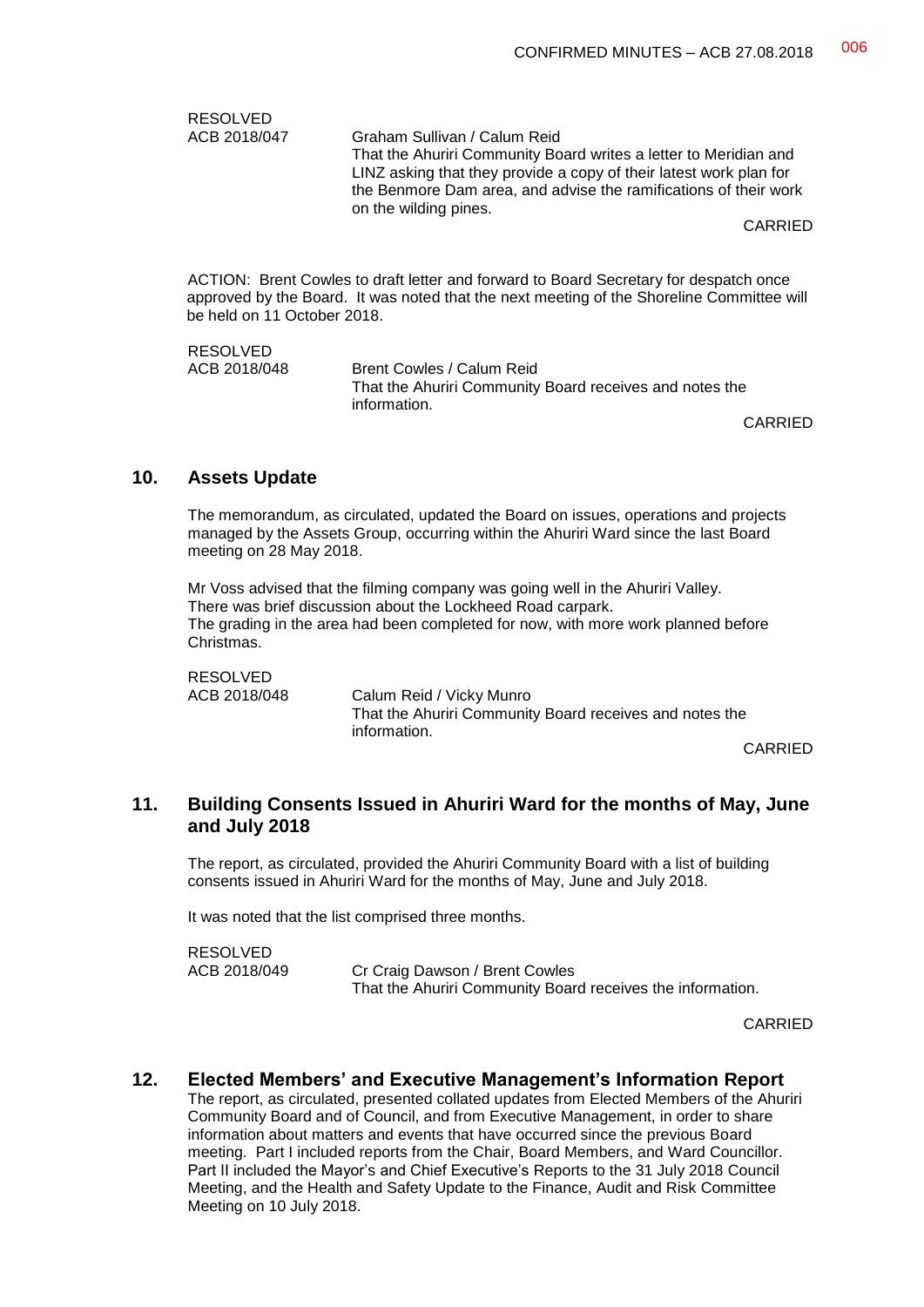#### **Chair Graham Sullivan:**

A card had been received from the Reids in response to the sympathy card sent to them from the Board.

- 23 June Ctematata Residents' Association Meeting<br>26 June Upper Waitaki Valley Society Meeting
- Upper Waitaki Valley Society Meeting
- 29 June Meeting with Mayor Gary Kircher at Otematata
- 13 July Community Boards' Representation Review 2018 Workshop, Oamaru
- 21 July Ctematata Residents' Association Meeting<br>21 July Meeting at Omarama Hall re the Ahuriri Bric
- 21 July Meeting at Omarama Hall re the Ahuriri Bridge DOC campsite<br>31 July Attended Council Meeting, Oamaru to speak at Public Forum of
- Attended Council Meeting, Oamaru to speak at Public Forum on
- Representation Review initial proposal recommendation
- 7 August Meeting in Oamaru<br>9 August Meeting with Mayor
- Meeting with Mayor of Waimate Craig Rowley and Don Michael at Council Office, Waimate
- 14 August Upper Waitaki Valley Society Meeting

Also attended a meeting in Kurow with Tourism Waitaki General Manager Margaret Munro.

The Otematata Residents' Association are in the process of upgrading the signage in the Otematata Wetland walkway. Hopefully we will be able to secure funding for this important project.

#### **Vicky Munro:**

She has been on holiday.

In late June, went with Chair and Tony Chapman to look at film crew set, which was "amazing".

Attended the meeting in Kurow with Tourism Waitaki General Manager Margaret Munro.

#### **Brent Cowles:**

He has been on holiday, too.<br>27 July Representation Re

Representation Review 2018 workshop

He echoed the thoughts of Mrs Munro regarding the movie set – he was keen to attract more film work to the area because the community benefits and opportunities could be huge. A local person had been employed by the film crew full-time to look after their accommodation and housing, and collectively the film crew was making a fairly sizeable injection into the local economy.

#### **Calum Reid:**

He had attended the Waitaki Valley Society meeting.

#### **Cr Craig Dawson:**

- His report was included in the agenda papers.
- He had had a discussion with NZTA regarding the rumble strips that have been put in. It appears that some of the issues had been taken on board, which was good.
- There was agreement on the centre line and left ones, but not about the corner strips.
- The session with Pamela Peters had been interesting, and some good points were discussed there.
- The UNESCO commissioners' tour had included Elephant Rocks and Duntroon. It will bring a lot of interest to the area, and provided exciting opportunities – for example, to provide a package for businesses like vineyards and tourist operations. The Ahuriri communities could get considerable leverage from the Geopark. The key issue for everyone would be to contribute to maintaining the standards required by UNESCO in order to retain the accreditation once awarded.
- The Waitaki Vehicle Trust was a great incentive. It covered Omarama, Kurow and Otematata and was used constantly. It was a "great, low-cost system".

Mr Voss advised that there would be a speed limit review for the Waitaki district at the end of the year. Options under the new legislation would be investigated, including whether to reduce the speed limit on general country roads.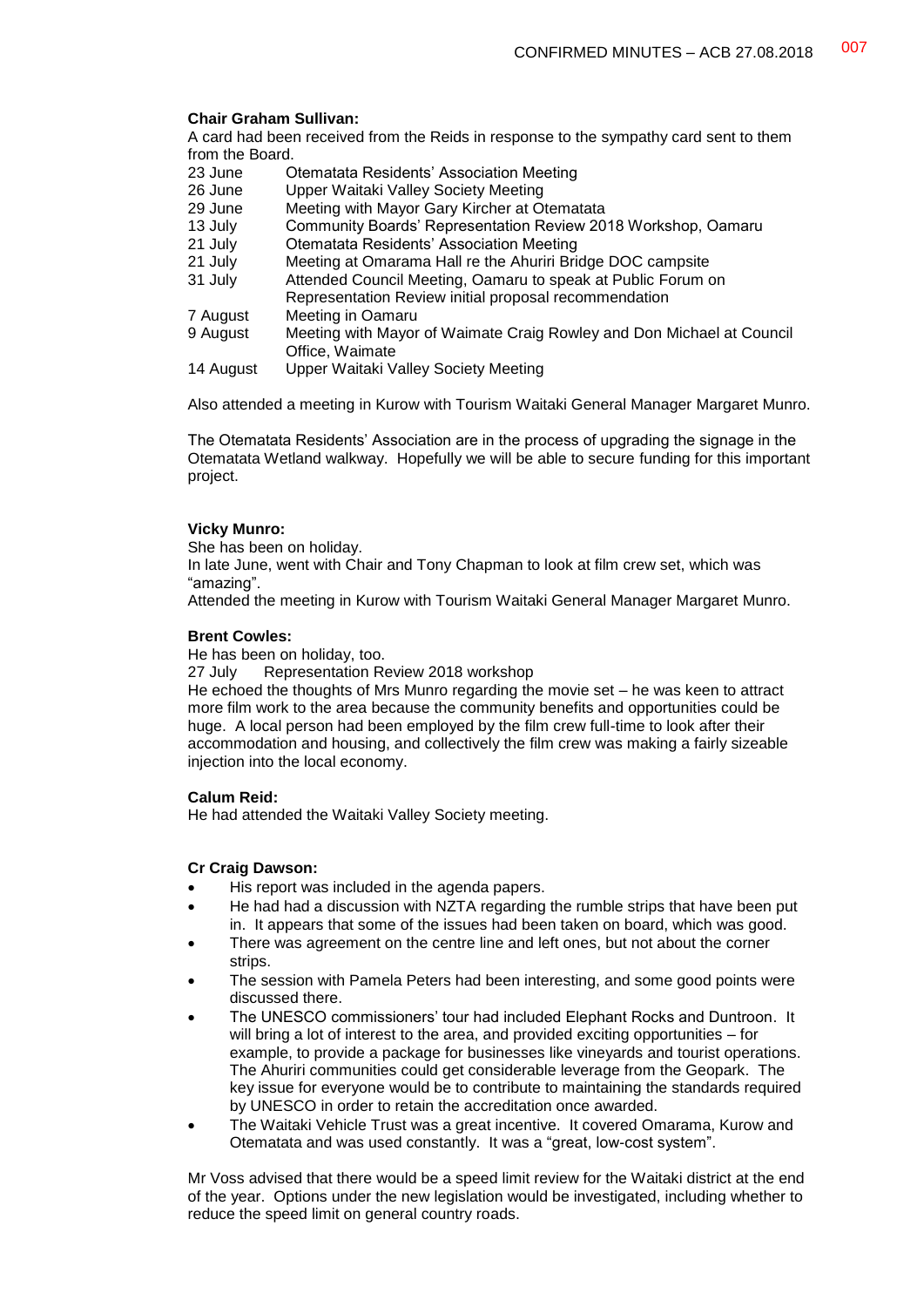RESOLVED<br>ACB 2018/050

Cr Craig Dawson / Brent Cowles That the Ahuriri Community Board receives and notes the information in Part I of the report.

CARRIED

The Mayor's report was taken as read. Mayor Gary Kircher provided additional information, as follows:

- Some funding had been secured as part of a coordinated approach with Mackenzie for freedom camping; it amounted to around \$100k of the \$550k. Work around the Ahuriri bridge camp area will begin this year, as a first step; more work would follow in the years ahead.
- He too echoed Community Board members' thoughts regarding the film set. He commended Council staff who facilitated processes so that they were as smooth as possible, including the roading team.
- Representation Review 2018 submissions were now open. Contrary to the report in the Otago Daily Times, he had not voted for four elected members on community boards; he had voted to retain five. He advised that, even with the proposed extension to the Ahuriri ward, the representation was still outside the 10% +/ required, so the Electoral Commission would need to make the final decision. He believed Council could put up a good case to keep the representation for Ahuriri.
- Environment Canterbury had agreed to put in an extra Councillor for Southern Canterbury areas. The Mayors of the area had presented jointly, with Timaru District Council also being part of the same submission. The distances involved were a key factor to push for over-representation. That decision would also need to be made by the Electoral Commission.
- Boat Ramp in Kurow This remained a work in progress, the aim of which was to get it handed over in good order. Waimate is pretty open to how that will happen. Calum Reid suggested that a Memorandum of Understanding was required between Waitaki District Council and Waimate District Council to consider the 'bigger picture' issues of maintenance, wilding pines, growth of the broome etc.
- Geopark tour had been very well received. The flight on the second day to the Clay Cliffs had also taken in the film set site. Overall, the tour was a good dry run for when the UNESCO assessors came next year. Council was applying to the Provincial Growth Fund for funding to get the Geopark application bid progressed.
- The Aviemore to Kurow cycle trail is hoped to be off-road before Christmas.

#### **Deputy Mayor Melanie Tavendale (rostered Councillor):**

- Mrs Tavendale commended the Board for its efforts. She noted that the UNESCO Geopark had the opportunity to strengthen what was happening up the valley, so it "very positive" and an opportunity for the Board to provide the good leadership to the community and to have passionate people on the ground prepared to get involved.
- The LGNZ Conference had been interesting, with the discussion on localism very important, from her viewpoint. There were challenges ahead, but it was good to see the conversations starting to happen.
- She has been co-opted to the national board for LGNZ. This presented a good opportunity to see what happens at that level. She had also been asked to join the conference committee for next year.
- Creative Community Grants nominations were due to close on 31 August.

**Chief Executive's Report –** this was taken as read. Roading Manager Michael Voss, representing management at this meeting, highlighted the following points:

- He was pleased to have the opportunity to attend this meeting, and it was useful to have the context around what happens particularly with issues raised in officer reports, especially with regards to the impacts of higher tourist numbers.
- Officers were working on applications to the Provincial Growth Fund for several things, including toilets, interactive signage, etc.

The Chair thanked Mr Voss to attending the meeting and for his input earlier to the workshops. He commended Mr Voss on his insight to the issues, and the additional context he had provided to the discussions, which had been helpful.